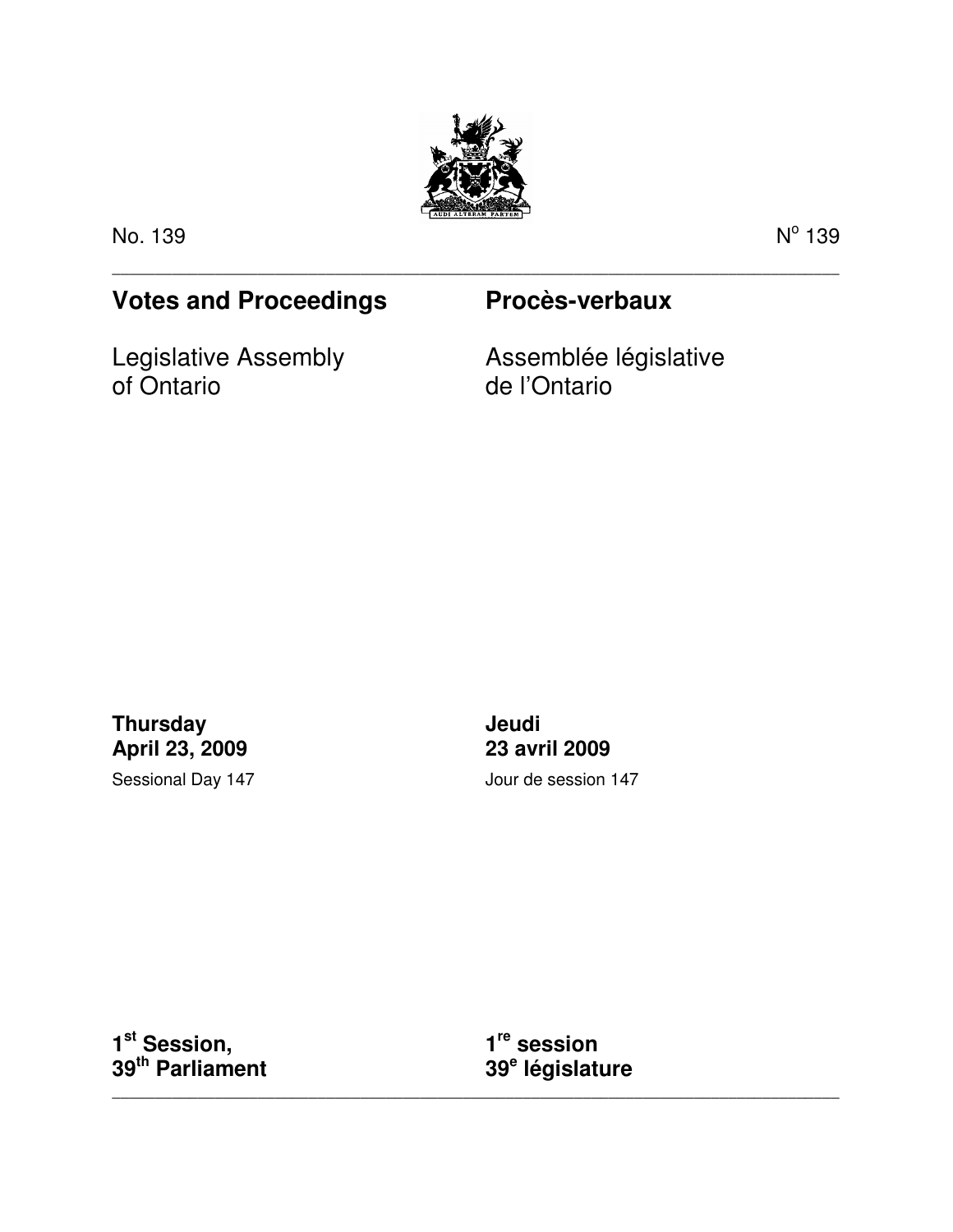# **PRAYERS PRIÈRES 9:00 A.M. 9 H**

### **ORDERS OF THE DAY ORDRE DU JOUR**

A debate arose on the motion for Third Reading of Bill 139, An Act to amend the Employment Standards Act, 2000 in relation to temporary help agencies and certain other matters.

After some time, pursuant to Standing Order 9(b), the motion for the adjournment of the debate was deemed to have been made and carried.

Pursuant to Standing Order 9(a), the Acting Speaker (Mr. Wilson) recessed the House at 10:15 a.m. until 10:30 a.m.

# **10:30 A.M. 10 H 30**

Pursuant to Standing Order 36, visitors were introduced.

Pursuant to Standing Order 37, the House proceeded to Oral Questions.

Pursuant to Standing Order 9(a), the Speaker recessed the House at 11:32 a.m. until 1:00 p.m.

### **1:00 P.M. 13 H**

Pursuant to Standing Order 36, visitors were introduced.

Pursuant to Standing Order 31, Members made statements.

Il s'élève un débat sur la motion portant troisième lecture du projet de loi 139, Loi modifiant la Loi de 2000 sur les normes d'emploi en ce qui concerne les agences de placement temporaire et certaines autres questions.

Après quelque temps, conformément à l'article 9 b) du Règlement, la motion d'ajournement du débat est réputée avoir été proposée et adoptée.

Conformément à l'article 9 a), le président par interim, M. Wilson ordonne une pause à l'Assemblée à 10 h 15 jusqu'à 10 h 30.

# **INTRODUCTION OF VISITORS PRÉSENTATION DES VISITEURS**

Conformément à l'article 36, les visiteurs sont présentés.

### **ORAL QUESTIONS COUNTING ASSESSMENT OF A LOCAL CONSUMING A LOCAL CONSUMING A LOCAL CONSUMING A LOCAL CONSUMING A LOCAL CONSUMING A LOCAL CONSUMING A LOCAL CONSUMING A LOCAL CONSUMING A LOCAL CONSUMING A LOCAL CONSUMING A L**

Conformément à l'article 37, la chambre passe aux questions orales.

Conformément à l'article 9 a), le Président ordonne une pause à l'Assemblée à 11 h 32 jusqu'à 13 h.

# **INTRODUCTION OF VISITORS PRÉSENTATION DES VISITEURS**

Conformément à l'article 36, les visiteurs sont présentés.

# **MEMBERS' STATEMENTS DÉCLARATIONS DES DÉPUTÉS**

Conformément à l'article 31, des députés font des déclarations.

\_\_\_\_\_\_\_\_\_\_\_\_

\_\_\_\_\_\_\_\_\_\_\_\_

\_\_\_\_\_\_\_\_\_\_\_\_

\_\_\_\_\_\_\_\_\_\_\_\_

\_\_\_\_\_\_\_\_\_\_\_\_

\_\_\_\_\_\_\_\_\_\_\_\_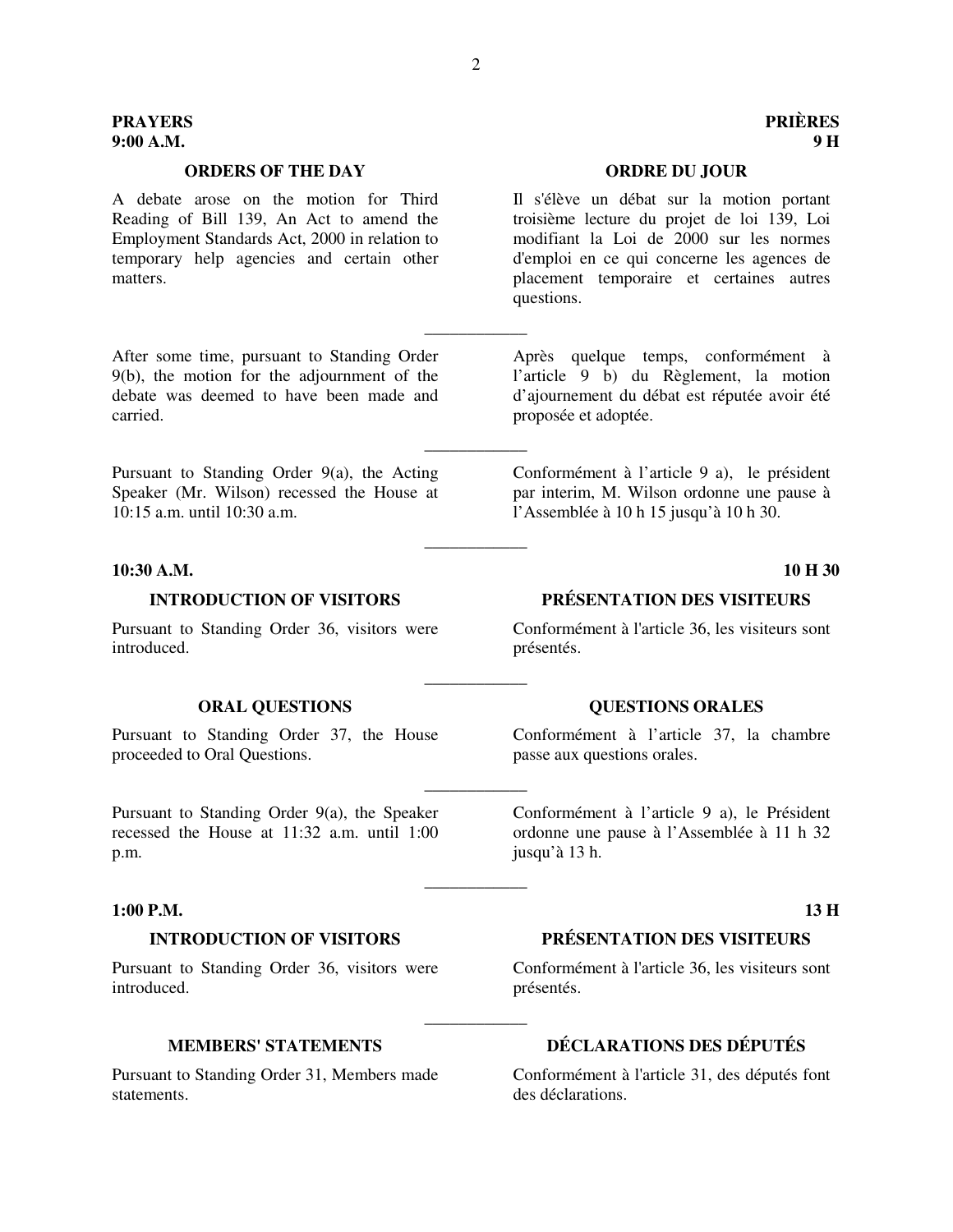# **INTRODUCTION OF BILLS DÉPÔT DES PROJETS DE LOI**

The following Bill was introduced and read the first time:-

Bill 171, An Act to provide property tax deferrals to low-income seniors and lowincome persons with disabilities. Mr. Shurman, Mr. Kormos and Mr. Sergio.

### **MOTIONS MOTIONS**

Le projet de loi suivant est présenté et lu une première fois:-

Projet de loi 171, Loi visant à accorder des reports d'impôts fonciers aux personnes âgées à faible revenu et aux personnes à faible revenu atteintes d'une invalidité. M. Shurman, M. Kormos et M. Sergio.

With unanimous consent, the following motion was moved without notice:-

On motion by Mr. Caplan, Sur la motion de M. Caplan,

Ordered, That the Standing Committee on Public Accounts be authorized to attend the  $30<sup>th</sup>$  Annual Conference of the Canadian Council of Public Accounts Committees; and

\_\_\_\_\_\_\_\_\_\_\_\_

That the Standing Committee on the Legislative Assembly be authorized to attend the 2009 Annual Meeting of the National Conference of State Legislatures.

\_\_\_\_\_\_\_\_\_\_\_\_

With unanimous consent, the following motion was moved without notice:-

On motion by Mr. Caplan, Sur la motion de M. Caplan,

Ordered, That an humble Address be presented to the Lieutenant Governor in Council as follows:

"To the Lieutenant Governor in Council:

We, Her Majesty's most dutiful and loyal subjects, the Legislative Assembly of the Province of Ontario, now assembled, request the appointment of Dr. Arlene King as the Chief Medical Officer of Health for the Province of Ontario as provided in Section 81 of the *Health Protection and Promotion Act,* R.S.O. 1990, Chapter H.7 to hold office under the terms and conditions of the said Act commencing on June 15, 2009.";

And that the address be engrossed and presented to the Lieutenant Governor in Council by the Speaker.

# **PETITIONS PÉTITIONS**

Petition relating to requesting an amendment to the Children's Law Reform Act (Sessional Paper No. P-95) Mr. Craitor.

\_\_\_\_\_\_\_\_\_\_\_\_

Petition relating to recognizing Tom Longboat Day on June 4 (Sessional Paper No. P-167) Mr. Colle.

Petition relating to the creation of a second NHL hockey team in the Hamilton and Greater Toronto Area (Sessional Paper No. P-173) Mr. Flynn.

Petition relating to suspending enforcement and amending Bill 41, the speed limiter law (Sessional Paper P-209) Mr. Prue.

Petition relating to supporting The Caregiver and Foreign Worker Recruitment and Protection Act, 2009 (Sessional Paper P-215) Mr. Colle.

Petition relating to Bill 149, Inactive Cemeteries Protection Act (Sessional Paper P-220) Mr. Leal.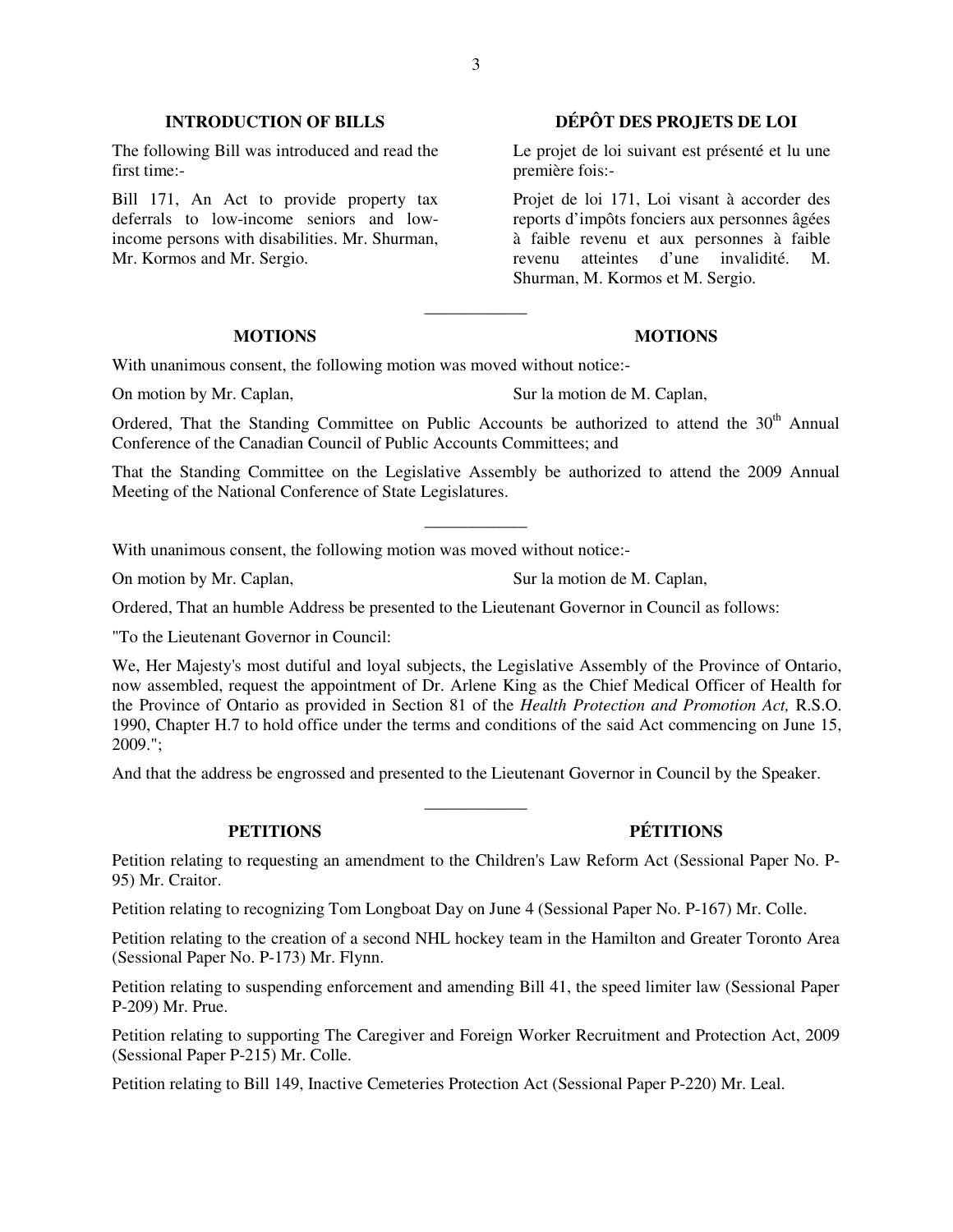Petition relating to the Clarkson Airshed Study (Sessional Paper P-226) Mr. Sousa. Petition relating to protecting General Motors pensioners (Sessional Paper P-233) Mr. O'Toole.

# **PRIVATE MEMBERS' PUBLIC BUSINESS**

Mr. Tabuns moved, M. Tabuns propose,

Second Reading of Bill 165, An Act to amend the Employment Standards Act, 2000 with respect to artists.

A debate arising, further proceedings were reserved until the end of the time allotted for Private Members' Public Business.

Second Reading of Bill 164, An Act to amend the Motor Vehicle Dealers Act, 2002.

A debate arising, further proceedings were reserved until the end of the time allotted for Private Members' Public Business.

Second Reading of Bill 159, An Act to require that meetings of provincial and municipal boards, commissions and other public bodies be open to the public.

A debate arising and the time allotted for consideration of Private Members' Public Business having expired, the Acting Speaker (Mr. Wilson) proceeded to put all questions.

The question having been put on the motion for Second Reading of Bill 165, An Act to amend the Employment Standards Act, 2000 with respect to artists, it was declared carried and the Bill was accordingly read the second time and Ordered referred to the Standing Committee on Regulations and Private Bills.

# **AFFAIRES D'INTÉRÊT PUBLIC ÉMANANT DES DÉPUTÉS**

Deuxième lecture du projet de loi 165, Loi modifiant la Loi de 2000 sur les normes d'emploi en ce qui a trait aux artistes.

Un débat s'ensuit; la suite de la discussion est renvoyée à la fin du temps imparti pour les affaires d'intérêt public émanant des députés.

Mr. Flynn then moved, Ensuite, M. Flynn propose,

Deuxième lecture du projet de loi 164, Loi modifiant la Loi de 2002 sur le commerce des véhicules automobiles.

Un débat s'ensuit; la suite de la discussion est renvoyée à la fin du temps imparti pour les affaires d'intérêt public émanant des députés.

Mr. Craitor then moved, Ensuite, M. Craitor propose,

Deuxième lecture du projet de loi 159, Loi exigeant que les réunions des commissions et conseils provinciaux et municipaux et d'autres organismes publics soient ouvertes au public.

Un débat s'ensuit; comme le temps réservé à l'étude des affaires d'intérêt public émanant des députés est expiré, le président par intérim, M. Wilson procède aux mises aux voix.

La motion portant deuxième lecture du projet de loi 165, Loi modifiant la Loi de 2000 sur les normes d'emploi en ce qui a trait aux artistes, mise aux voix, est déclarée adoptée et le projet de loi est en conséquence lu une deuxième fois et renvoyé au Comité permanent des règlements et des projets de loi privés.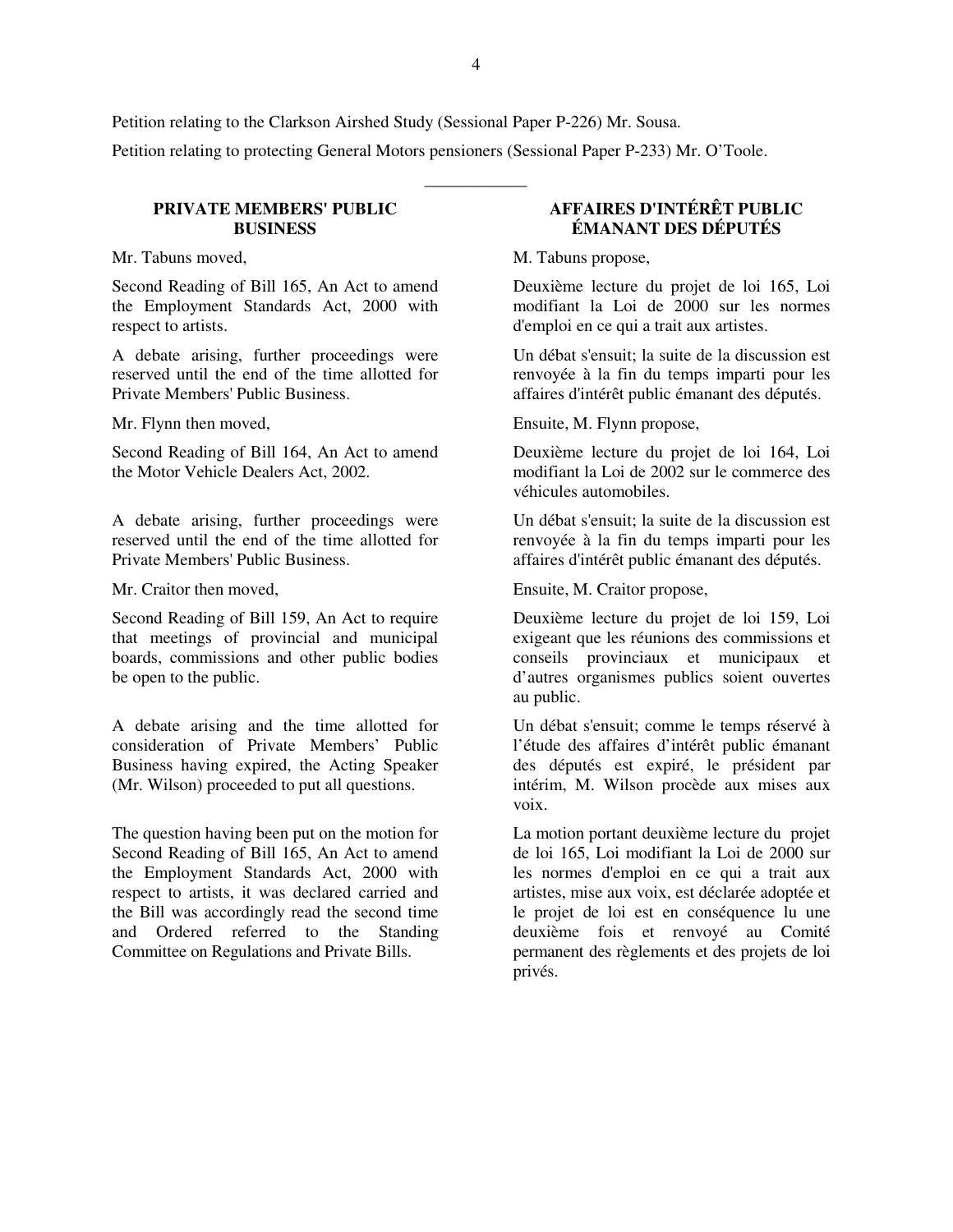The question having been put on the motion for Second Reading of Bill 164, An Act to amend the Motor Vehicle Dealers Act, 2002, it was declared carried and the Bill was accordingly read the second time and Ordered referred to the Standing Committee on the Legislative Assembly.

The question having been put on the motion for Second Reading of Bill 159, An Act to require that meetings of provincial and municipal boards, commissions and other public bodies be open to the public, it was declared carried and the Bill was accordingly read the second time and Ordered referred to the Standing Committee on General Government.

The Acting Speaker (Mr. Wilson) informed the House that, in the name of Her Majesty the Queen, His Honour the Lieutenant Governor had been pleased to assent to the following bills in his office on April 23, 2009.

Bill 118, An Act to amend the Highway Traffic Act to prohibit the use of devices with display screens and hand-held communication and entertainment devices and to amend the Public Vehicles Act with respect to car pool vehicles.

Bill 126, An Act to amend the Highway Traffic Act and to make consequential amendments to two amending acts.

Bill 141, An Act to amend the Regulated Health Professions Act, 1991.

Bill 147, An Act to proclaim Holodomor Memorial Day.

Bill 161, An Act to authorize the expenditure of certain amounts for the fiscal year ending March 31, 2009.

Ms. Wynne moved, That the House do now adjourn.

La motion portant deuxième lecture du projet de loi 164, Loi modifiant la Loi de 2002 sur le commerce des véhicules automobiles, mise aux voix, est déclarée adoptée et le projet de loi est en conséquence lu une deuxième fois et renvoyé au Comité permanent de l'assemblée législative.

La motion portant deuxième lecture du projet de loi 159, Loi exigeant que les réunions des commissions et conseils provinciaux et municipaux et d'autres organismes publics soient ouvertes au public, mise aux voix, est déclarée adoptée et le projet de loi est en conséquence lu une deuxième fois et renvoyé au Comité permanent des affaires gouvernementales.

Le président par interim, M. Wilson avise l'Assemblée qu'au nom de Sa Majesté la Reine, Son Honneur le lieutenant-gouverneur a eu le plaisir de sanctionner les projets de loi suivants dans son cabinet le 23 avril 2009.

Bill 108, An Act respecting apologies. Projet de loi 108, Loi concernant la présentation d'excuses.

> Projet de loi 118, Loi modifiant le Code de la route afin d'interdire l'usage d'appareils à écran et d'appareils portatifs de télécommunications et de divertissement et modifiant la Loi sur les véhicules de transport en commun à l'égard des véhicules de covoiturage.

> Projet de loi 126, Loi modifiant le Code de la route et apportant des modifications corrélatives à deux lois modificatives.

> Projet de loi 141, Loi modifiant la Loi de 1991 sur les professions de la santé réglementées.

> Projet de loi 147, Loi proclamant le Jour commémoratif de l'Holodomor.

> Projet de loi 161, Loi autorisant l'utilisation de certaines sommes pour l'exercice se terminant le 31 mars 2009.

\_\_\_\_\_\_\_\_\_\_\_\_

M me Wynne propose que l'Assemblée ajourne les débats maintenant.